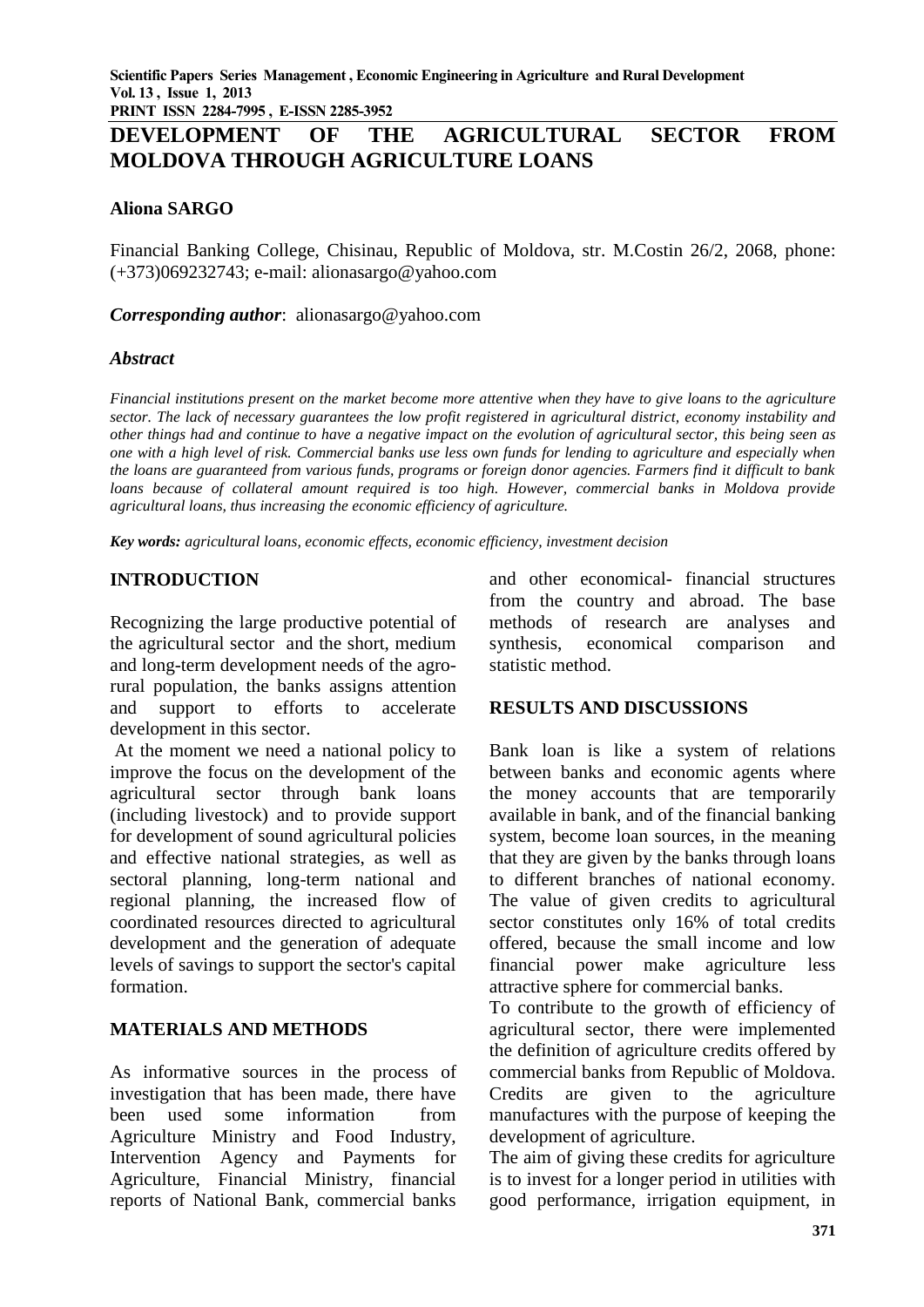#### **Scientific Papers Series Management , Economic Engineering in Agriculture and Rural Development Vol. 13 , Issue 1, 2013**

**PRINT ISSN 2284-7995 , E-ISSN 2285-3952** 

building of special places for animal grown in keeping plantations in provisions with food and others, the purpose being to enlarge the production.

Agriculture manufactures receive credits from commercial banks together with financial institutes and state subventions. With the help of AIPA, agricultural sector can receive financial support from commercial banks.

In 2011 the Rule made the credit agriculture to get closer to commercial banks and organizations, microfinance, economic and borrow institutions, but in 2012 by financial institutes. In this context, there were535 financial agriculture companies in 2012 who receives compensation on the size of interest to the contract credits and were returned during the period 2011-2012, afferent subventions with number of 25, 5 million lei.

#### **The most frequent obstacles in the way of efficient agribusiness lending:**

-A lot of manufactures prove a low level in accounting of economic activity, harvest marketing evidence products on the marketing evidence, establishment of business plans on medium and long term viability.

-The bookkeeping of state subventions are wrong by agriculture manufactures, sooner it is like an income source anticipated more than under covered source of investment expenditures.

-The pledge guarantee scheme is poor and doesn't work very fine, so most of they propose guarantee with high level of liquidity appropriate for received credits.

-Very few of the farmers assure their cultivated territory (only 2,5 % of the Republic of Moldova agricultural fields so as to minimize the risk of the harvest lost.

-The lock of a functional institutional from work for use of certificated deposit as pledge instrument. [3]

It is very difficult to find of all those 15 banks one that is strongly established in the rural zone, the industry and trade distract their attention from the agricultural sector. And even if according to bank reports, 12 of the 15 banks have given credits for agriculture yet it is difficult to find out now many of those credits went directly to the agricultural producer. The data shows that in 2012 were credited in the national currency approximately 700 projects and the number of currency loans is five times smaller.

Table 1.The information of agriculture activity (2012)

| Loans<br>granted<br>for       | The number<br>of granted<br>loans |                | -0<br>The sum<br>of granted loans<br>(in thousands) |        | Average<br>interest rate |      |
|-------------------------------|-----------------------------------|----------------|-----------------------------------------------------|--------|--------------------------|------|
| agriculture                   | In lei                            | euro           | lei                                                 | euro   | In lei                   | euro |
| Moldova<br>Agroindbank<br>S.A | 375                               | 19             | 212,5                                               | 56,7   | 12,89                    | 7.18 |
| de<br>Banca<br>Economii S.A   | 14                                | 5              | 2928.5                                              | 1435.1 | 15.66                    | 9.37 |
| Victoriabank<br>S.A           | 22                                | 27             | 24.1                                                | 196.5  | 11.69                    | 6.61 |
| Eximbank<br>S.A               | 21                                | $\overline{2}$ | 169,7                                               | 14,8   | 13,58                    | 7,97 |
| Energbank<br>S.A              | 52                                | 16             | 567,8                                               | 259,7  | 12,5                     | 5.96 |
| FinComBank<br>S.A             | 97                                | 11             | 55.9                                                | 19,8   | 10,57                    | 8.9  |

Source: It's elaborated by author on the basis of information of credit activity

Note: The sums of credits in foreign currency are calculated on the basis of official course National Bank.

Despite the fact that there is a strong competition in the banking sector between banks to gain some market quotas as large as possible, streets that only Moldova AgroindBank sees the agricultural business as potential source of growth for their operations. Moldova AgroindBank is a leader with 19,7 % of total credits in lei and 23,2% of the total foreign currency granted to given sector.

The conditions for giving credits in agricultural flexibility vary from one bank to another. But the goals are capital formation and financing it. The investment activity includes:

• Soil, seeds, forage preparations;

 Cultivation of fruits, growth of animals and birds;

• Harvest gathering, products receiving and processing;

• Buying of mechanism , transport, equipment and other that deal with their business;

• Construction repairing or purchasing of the spaces.

Although banks offers diversify the number of formers remain small even the companies farmers which have good results and profits don't have pledge that correspond with the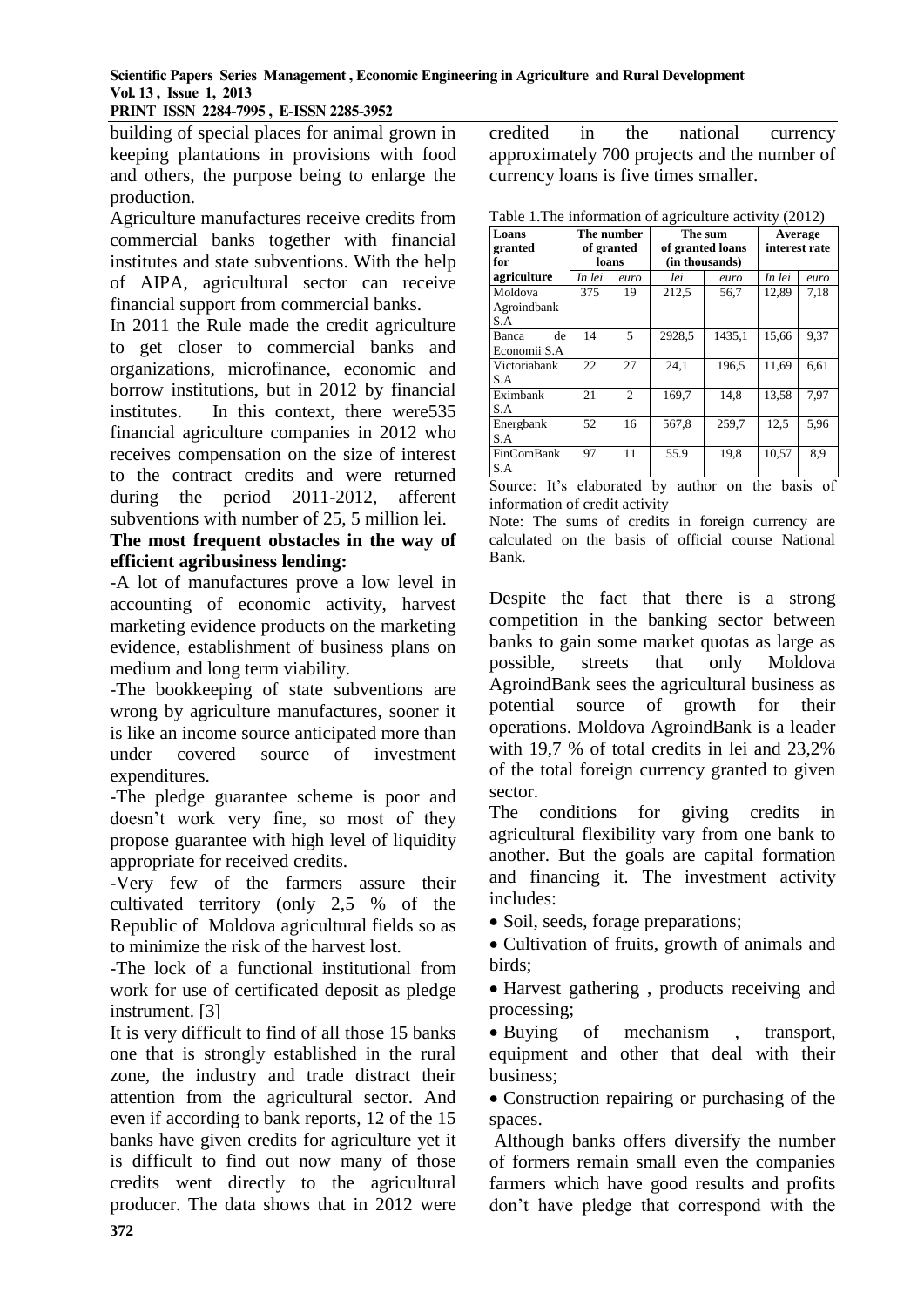#### **Scientific Papers Series Management , Economic Engineering in Agriculture and Rural Development Vol. 13 , Issue 1, 2013**

**PRINT ISSN 2284-7995 , E-ISSN 2285-3952** 

banks requirements. Few farmers have the financial possibility to invest money, the work that has be taken into account banks.

Commercial banks from Republic of Moldova can serve as intermediary between different funds or international financial programs that provide loans to the agricultural sector and farmers. So the PNAET program is used for youth, that want to develop their entrepreneurial abilities to launch or to extend an own business in rural zones in agricultural or production domains. Eight local intermediary banks are working on this project that assumes all the risks connected to credit at lending the funds to beneficiaries: Moldova Agroindbank, Fincombank, MoldinCombank, MobiasBanca, Banca de Economii, Energbank, Eximbank, Victoriabank.

Moldova Agroindbank is the most active IFP, accepting and assuming the risks of credit for 425 as-borrowings of youth from rural areas of the country, or 59,5% followed by the Moldincombank with 145 as-borrowings or 20,3% from the total number.



Fig 1. Distribution of loans disbursed by branches of the national economy PNAET

Source[:http://mts.gov.md/docs/2010/Raport-](http://mts.gov.md/docs/2010/Raport-PNAET.pdf)[PNAET.pdf](http://mts.gov.md/docs/2010/Raport-PNAET.pdf)

So 82,44% from provided credits were placed in agricultural industry and food industry. The solution was granted to the beneficiaries for purchasing the modern equipment, were 537 sub-project(75,21%) was provided to the new companies, 177 sub- projects(24,79%) for development of exiting business.

Due to PNAET were purchased: 395 tractors, 312 things used as agricultural equipment, another technical equipment. [1]

European Bank of Investment (BEY) through the Social Bank also finances the wine

industry through the restructure program of wine industry "Filiera Vinului" of Republic Moldova. Credits in minimum amount of 25.000 EURO and maximum of 5 million EURO, it is accorded for a period of 10 years with a use period of 4 years. Beneficiaries can use these credits for reutilization, modernization of equipment of wine companies, expansion of existing business activities by installing bottling lines, growing mechanization process, installing irrigation systems and other protection systems for vine creating, creating small ventures in rural areas and other activities what contribute to the wine sector.

These credits can't be used to finance buying agricultural field financing recoverable feels and planting vines, thus rising discontent among farmers and those who would like to start a business in agriculture.

In February of 2009 started a program of rural financial services and marketing, the fourth program IFAD IV from Republic of Moldova, but in July 2011 IFAD V. The projects have a national character and will be implemented until March 2014 and June 2016.

|                              | <b>IFAD IV</b> | <b>IFAD V</b>          |
|------------------------------|----------------|------------------------|
|                              | (mln dollars   | (mln dollars SUA)      |
|                              | SUA)           |                        |
| The budget of the            | 18.9           | 34,8                   |
| program includes:            |                |                        |
| - The sources of IFAD        | 13,2           | $19,8$ (includes $0.5$ |
|                              |                | granted millions)      |
| -The sources of the          | 1,4            | 1.5                    |
| Government of Republic       |                |                        |
| of Moldova                   |                |                        |
| - The contribution of the    | 2,7            | 11,7                   |
| beneficiary of the program   |                |                        |
| - The financial institutions | 1,5            | 1,8                    |
| that participate as a co-    |                |                        |
| financing of the projects    |                |                        |
| of investments in IMM        |                |                        |
| - The given grants from      |                | 4.5                    |
| the Ministry of External     |                |                        |
| Affords of the Denmark       |                |                        |
| Kingdom                      |                |                        |

Table2.The budget structure program of IFAD

Source: It's elaborated by author on the basis of information http://www.ifad.md

The program IFAD IV is directed for financing rural enterprises specialized in producing, processing and marketing of horticultural products .

IFAD IV program is directed by loans to finance agricultural enterprises in rural areas.